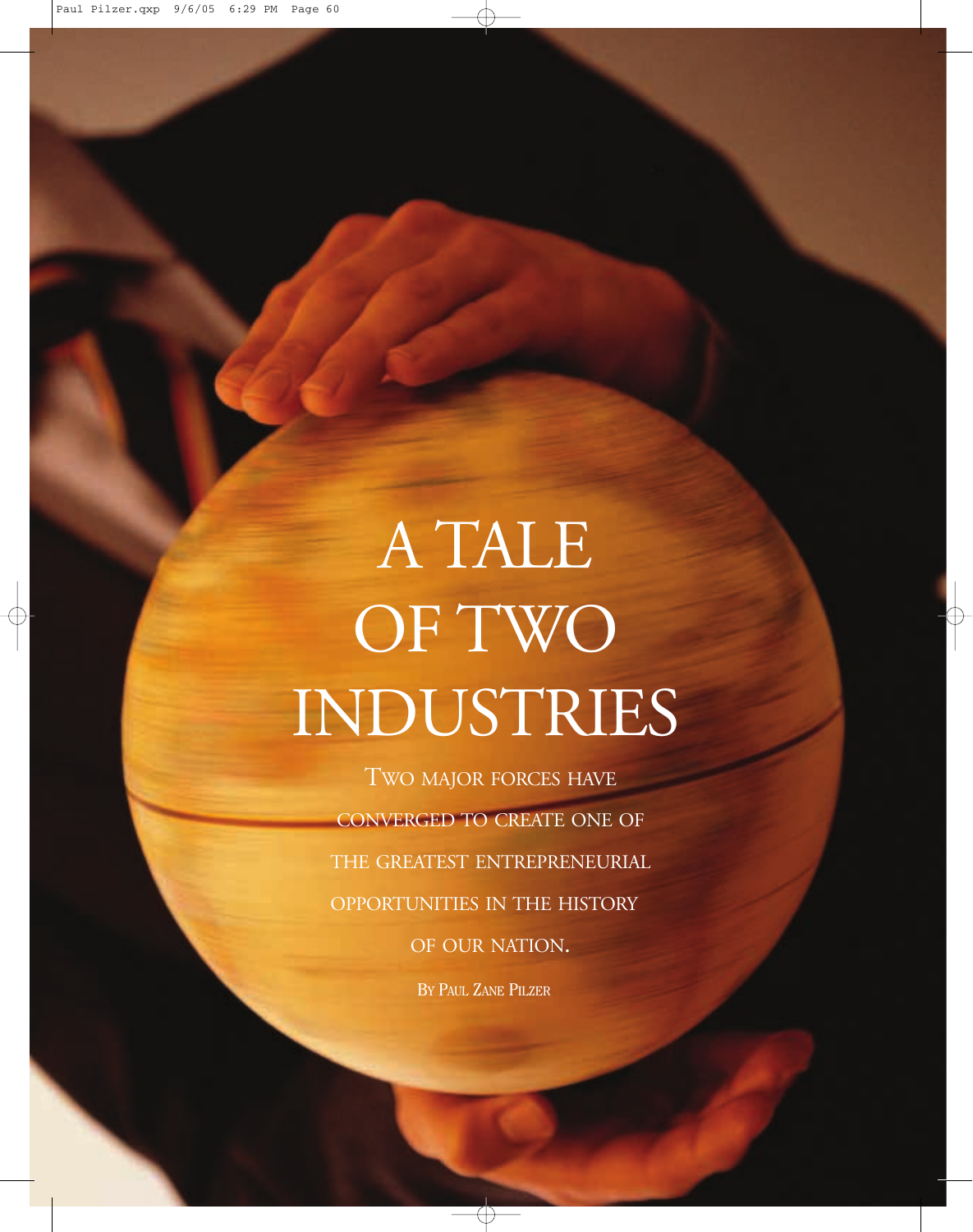

s we enter the second half of this decade, we are seeing a convergence of economic forces leading to an enormous opportunity for those engaged in home-based business. Moreover, this opportunity exists not only for mere tho s we enter the second half of this decade, we are seeing a convergence of economic forces leading to an enormous opportunity for those engaged in home-based business. Moreover, this opportunity exists not only for mere thousands but for literally millions of individual entrepreneurs. This economic opportunity is represented by two emerging industries: *wellness* and *network marketing*. a *trillion-dollar* industry just five years from now. Network marketing, which is a prime beneficiary of the robust home-based business boom, will be a major contributing force in the creation of 10 million new millionaires over the next 10 years.

Either one of these two emerging industries on its own represents an extraordinary opportunity for entrepreneurs to create new wealth in the years ahead. Taken together, these two major forces have converged to create one of the greatest entrepreneurial opportunities in the history of our nation.

The early pioneers of both wellness and network marketing were motivated by the sense that it was possible to create a better life than the conventional routes offered—better personal health and better economic health, respectively. Now the "alternatives" of yesterday have become the economic powerhouses of today and tomorrow. Let's explore how this happened, and what it means for your economic future, first by taking a look at the genesis of the wellness industry.



**THIS ARTICLE IS ADAPTED IN PART FROM PAUL ZANE PILZER'S NEW BOOK,** *THE NEXT MILLIONAIRES***, WHICH FOCUSES ON THE CENTRAL ROLE OF DIRECT SELLING IN THE YEARS AHEAD.** BY PAUL ZANE PILZER

#### **The Overweight Epidemic**

In the past, we have always associated poverty with being terribly thin, mostly due to starvation. When I was young I wanted to grow up to be a "rich fat man."

Today, the tables have turned; "poor" and "fat" have become synonymous, and "rich fat man" has become an oxymoron! Centuries ago, the only corpulent people were royalty and wealthy landowners. Today, the lower the income, the more we see obesity, and the higher the income, the more we see men and women who are fit and trim, defying their age.

Since 1980, we have more than doubled the percentage of overweight and obese people in the United States. In 1980, 15 percent of the population was obese; by the year 2000, that number had jumped to 27 percent—that's 77 million clinically obese people! Today, 61 percent of the U.S. population is overweight and headed towards obesity—which has increased 10 percent to almost 30 percent of the U.S. population. As a result, 18 million Americans have diabetes and another 41 million over age 40 have prediabetes. Most people with prediabetes develop type 2 diabetes in 10 years. Sixty-five percent of people with diabetes die from heart disease or stroke, and the medical costs alone to treat diabetes now exceeds

\$100 billion a year.

Moreover, overweight and obesity are also symptoms of poor nutrition. Typically someone who is obese is also vitamin-deficient and suffers from fatigue and arthritis or other ailments that all stem from poor nutrition. Our food industry, which represents about one trillion dollars annually, exacerbates the problem by catering to the "lowest common denominator" of poor nutrition.

What about our health care? The truth is, what we call "health care" is not really the *health* business but the *sickness* business. Our medical industry today has very little to do with health. The \$2 trillion we spend on medical care, which represents one-sixth of the U.S. economy, is concerned almost exclusively with treating the symptoms of illness. It has very little to do with preventing illnesses or with making people feel stronger or healthier.

These two trillion-dollar industries—food and "health care"—feed one another in a fairly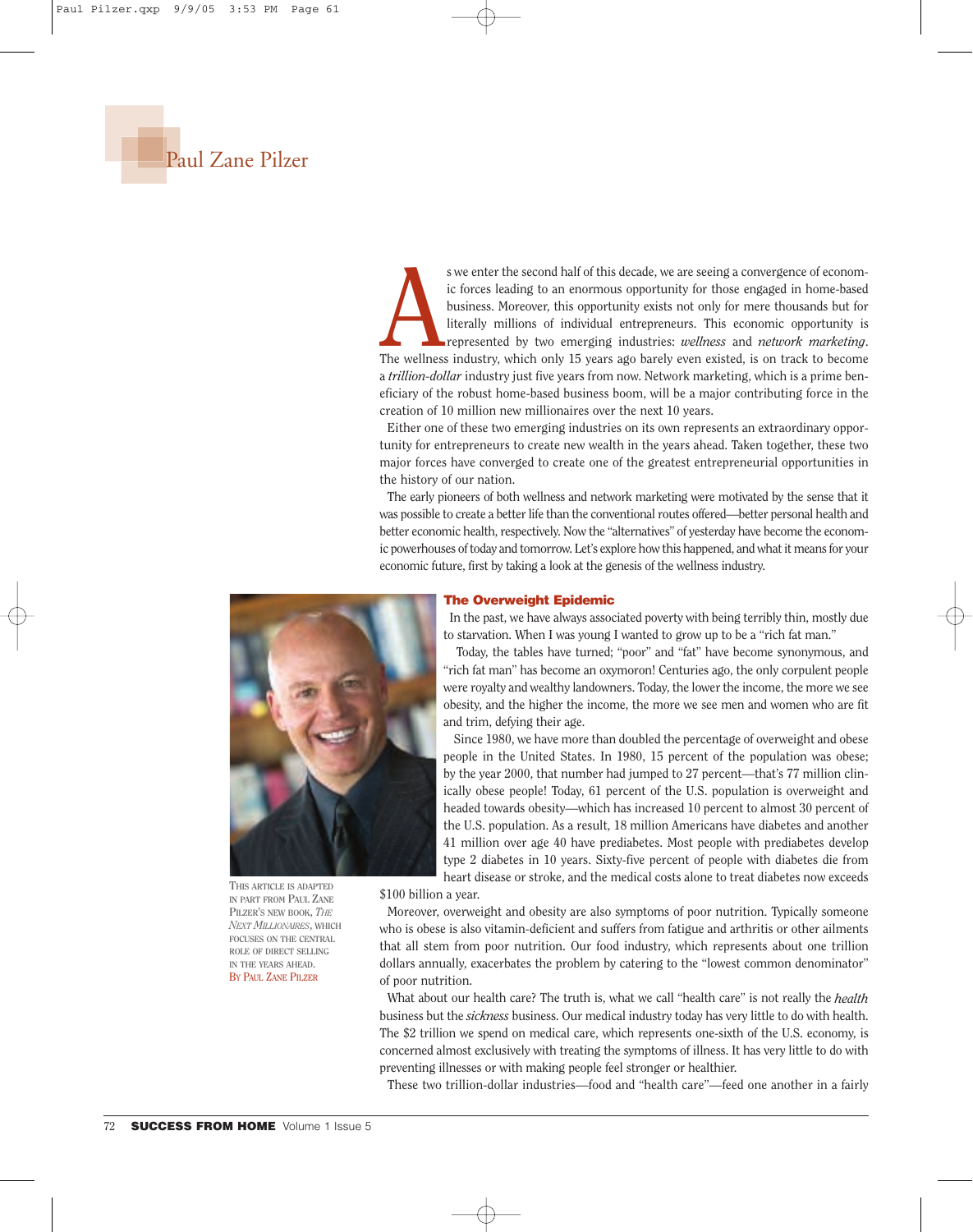### Paul Zane Pilzer



insidious way, working together to support that horrifying 61 percent overweight number.

#### **The Wellness Revolution**

Looking at the numbers, one might think that soon everyone in the United States will be overweight or obese—but this is not the case. As

grisly as this situation is, it has also given rise to an entirely new and very positive economic sector. The 39 percent of the U.S. population who are not overweight include some 10 to 15 million Americans who are actually growing stronger, healthier and more fit as they age.

These people represent a new and growing economic sector. They are primarily wealthy people who, as their financial situation improves, start looking for ways they can be healthier—and they're doing it outside the medical establishment. They are going to fitness clubs, watching what they eat, taking the proper amounts of vitamins and minerals, and investigating supplements and other products that support their wellness.

They are a growing sector of our economy who are eating and living healthier than anyone ever before in history.

Today, for example, this sector spends over \$70 billion per year on vitamins and food supplements. From vitamins and antioxidants to weight-loss products to health clubs and fitness coaches, all these expenditures belong to what I have called the "wellness" industry. I define "wellness" as money you spend to make yourself feel healthier, even when you're not "sick" by any standard medical definition.

Who are these people? Mostly baby boomers: prosperous people from the ages of 40 to 60. Baby boomers are the first generation in history that refuses to blindly accept the aging process. They are also a powerful economic force; they represent only 28 percent of our population—yet this group represents 50 percent of our economy.

Until recently, marketing to baby boomers has been all about how to make them feel younger, how to help them remember what it was like to be young. Now it's gone a step further. Today, boomers are starting to buy things that actually *make* them younger!

And this industry has only just gotten started: Most people don't even know such products exist, and as more boomers learn about wellness, the more the sector will expand. In 2000, when I first began to study this trend, I was stunned to discover that wellness in America was already a \$200 billion industry. Today, only a handful of years later, it has already doubled to become a *\$400 billion* business! By the year 2010, just five years from now, it will have become the next trillion-dollar industry.

#### **Network Marketing: Economic Wellness**

The real scope and impact of the wellness revolution goes beyond sheer numbers. It is more than a shift in our state of health and well-being: It is a quantum shift in our fundamental expec-

## **Network Marketing: the Ideal Wellness Medium**

ne reason wellness and network marketing are such natural sister industries is that wellness is rich in the kinds of new technology that are best learned person to person. In fact, in many cases, there is no other way for people to learn about these new options.

If you go to a conventional weight-loss clinic, they are focused on marketing their processed food products to you—they don't give you lessons in wellness. The information just isn't out there; almost all of the research in the medical business is on sickness. Where does the consumer turn?

The only way to learn about wellness is through someone close to you who has had a wellness experience. You see your college roommate and go, "My God, John, you look great! You look so healthy—what did you do?" You

bump into a wellness experience and start to find out that there is a whole wellness industry out there, with all sorts of new products and services.

Correct information about diet, nutrition, vitamins, minerals: and supplements is almost all contrary to what we've heard from our medical community; for many, it runs counter to how we were brought up. There's so much inaccurate information out there, people have become conditioned to it. When they first hear new, good information, naturally they're going to be skeptical. The only way they will actually change their paradigm or start to learn new information is person to person—because they're actively engaged in a conversation.

This doesn't happen overnight. It may take three, four, five, or six conversations with different people before you actually change your mind. That's why wellness, which is so clearly paradigm-changing information for so many people, really works best in a one-to-one interactive environment—like network marketing.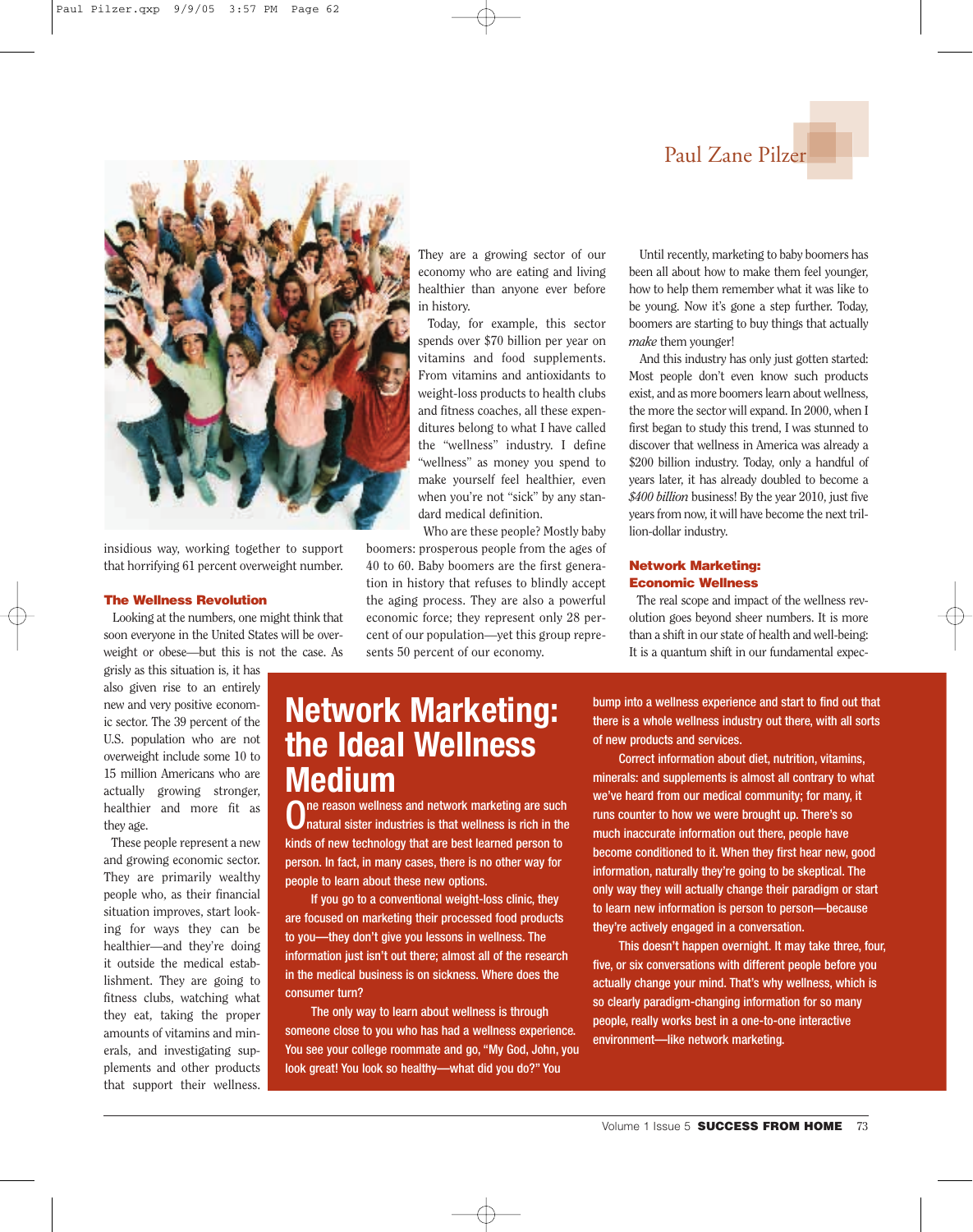

tations. We don't just expect to live more years we expect to live *better* years.

e expect to live *better* years.<br>This same shift in expectations is a strong contributing factor in network marketing as well. In the new economy, the sheer quantity of compensation is no longer enough. People today also demand a better *quality* of compensation. We don't simply want money, we want lifestyle. Today's workers understand that it doesn't matter how much money you earn if you never get to see your spouse or children, or if you sacrifice your health for your work.

This is a demand that didn't exist in the past. During the Industrial Age, the question "Are you truly happy with your life?" would have been greeted by most as self-indulgent nonsense. "Happy?! What a question! I'm making money."

Today we want more. Our economy and living standards have grown to the point where we not only expect to make a living, but also expect to have the best possible experience living that life. We don't want to have to sacrifice family for work, or vice versa.

Just as baby boomers want to be younger and healthier, they also want to have the economic freedom to enjoy their continuing state of health. We don't just want more dollars; we want better dollars. And there is one emerging form of economic enterprise that perfectly fits this description: network marketing.

The typical network marketer's benefit statement—"You work when you want, how you want, and with whom you want"—combined with the very real value of a business based on helping others succeed, creates a uniquely attractive package to the 21st century businessperson. And I see a more seamless weaving together of work and family in network marketing than in any other sector of the economy.

It's no wonder that network marketing has grown steadily over the last 20 years, increasing more than 91 percent in just the last ten. With more than 13 million Americans and 53 million



people worldwide involved, it is today a *\$100 billion* global industry.

Yet as impressive as this is, it's not hard to see that the real growth has barely begun.

Today less than 1 percent of the population is involved in network marketing, yet 175,000 new people are pouring into the profession each week in the United States alone. According to Neil Offen, president of the Direct Selling Association, at the current rate of increase, some 200 million people will enter this industry over the next ten years, effectively quadrupling its current population.

In other words, network marketing is already a force to be reckoned with—but there is an even bigger explosion ahead.

#### **The Big Picture**

Let's put these two trends, wellness and network marketing, into perspective in the context of the overall economy.

In 1989, at the beginning of the worst period of economic decline since the Great Depression of the 1930s, most experts were predicting decades of economic gloom. The most popular book in the United States was titled *The Great Depression of 1990.*

That year, at the lowest point of the recession, I wrote a book titled *Unlimited Wealth* that predicted exactly the opposite: that we were headed

**I SEE A MORE SEAMLESS WEAVING TOGETHER OF WORK AND FAMILY IN NETWORK MARKETING THAN IN ANY OTHER SECTOR OF THE ECONOMY.**

into an era of unprecedented growth and opportunity, with seemingly impossibly low interest rates and low inflation, and that those who embraced this stood to profit enormously.

Many in the financial and business community gave the book little credence—that is, until the years ticked by and the forecasts began proving accurate. But there were those who were quick to grasp its signifi-

cance, including the late Sam Walton and, interestingly, members of the network marketing community, who got the message loud and clear and responded immediately.

From 1991 to 2001, the world economy doubled in size, enjoying the highest growth rates ever recorded with the lowest interest rates and low inflation.

In the United States, household wealth tripled, growing from \$13 trillion in 1991 to more than \$40 trillion in 2001. Over the same 10 years, the number of U.S. millionaires doubled, jumping from 3.6 million in 1991 to 7.2 million in 2001.

After the economic crash of 2001, many people felt they missed their chance to be part of the boom of the 90s. Yet in the few short years since the catastrophic events of 9/11, U.S. household wealth has increased \$8 trillion to \$48 trillion an additional 20 percent!

Today, the U.S. and the world economy look almost identical to how they looked in 1991, except that there are more opportunities for entrepreneurs due to recent changes in taxation and technology. Based on this history and on current conditions, I project that household wealth will roughly double again in the next 10 years, reaching the \$100 trillion mark by 2016.

This is actually a fairly conservative projection; after all, this is only a doubling of the U.S. household wealth over the next decade, a figure which more than *tripled* during the 1990s. What is more startling than that sheer growth is the nature of that growth—because in the course of adding another \$52 trillion in household wealth we will also see the creation of more than *ten million* new millionaires!